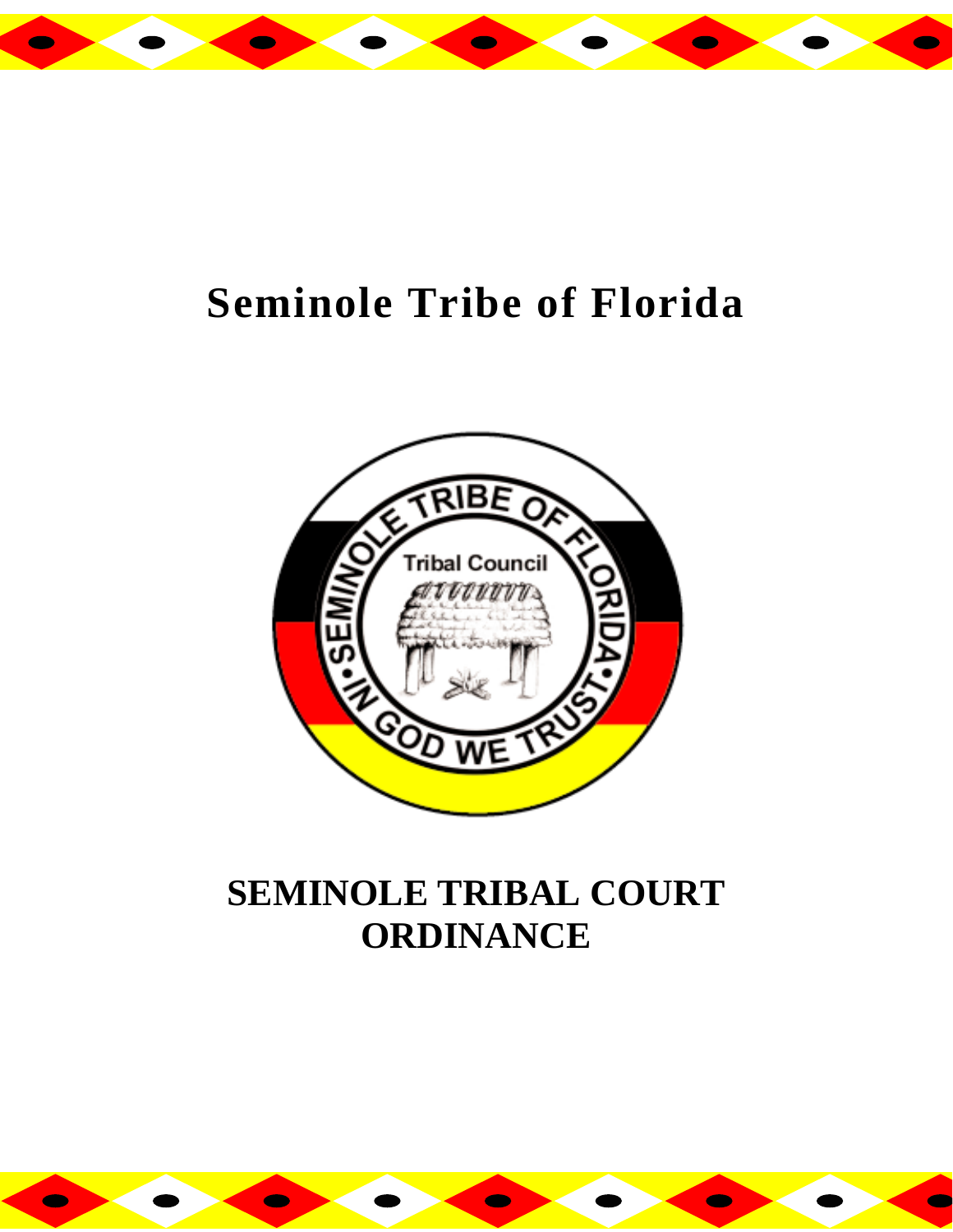### **Chapter 3 – Tribal Court**

### **Section 1 – Seminole Tribal Court**

#### **Section 1 CREATION OF THE SEMINOLE TRIBAL COURT**

**3-11. Creation of the Tribal Court** There is established under the authority of the Constitution of the Seminole Tribe of Florida, at Article X, a division of the judicial branch of government to be known as the Seminole Court. The powers of the Seminole Court shall be vested in an appellate court and a trial court to be known as the Seminole Tribe of Florida Appellate Court and the Seminole Tribe of Florida Trial Court respectively. The jurisdiction of the Seminole Court shall be civil in nature and shall include the right to issue all orders necessary to carry out the purposes of this code.

**3-12. General Powers and Procedures** The judicial powers of the Seminole Court shall extend to all cases and controversies brought before it, in law and equity, arising under the Tribal Constitution, Codes, Ordinances and Resolutions of the Seminole Tribe of Florida ("Tribe") including but not limited to:

- A) Adjudication of all civil matters arising within the jurisdiction of the Tribe or which the Tribe or an enrolled member of the Tribe is a party;
- B) Review ordinances, codes and resolutions of the Tribe to insure they are consistent with the Tribal Constitution and to take such actions necessary for the equitable resolution of those ordinances and resolutions which are determined to be inconsistent with the Tribal Constitution;
- C) Enforce the Tribe's laws through, but not limited to the imposition of fines and penalties in accordance with Tribal laws and federal law;
- D) Grant writs, injunctions and orders not inconsistent with the Tribe's Constitution.

**3-13. Jurisdiction** The Seminole Court shall exercise broad original jurisdiction consistent with Seminole customs and traditions, the Seminole Constitution, laws and ordinances and applicable laws of the United States.

#### **3-14. Persons Subject to the Jurisdiction of the Seminole Court** The Seminole Court may exercise jurisdiction over any person who may come within the jurisdiction of the Tribe as provided by the laws of the Tribe and not

prohibited by federal law, including but not limited to the following persons: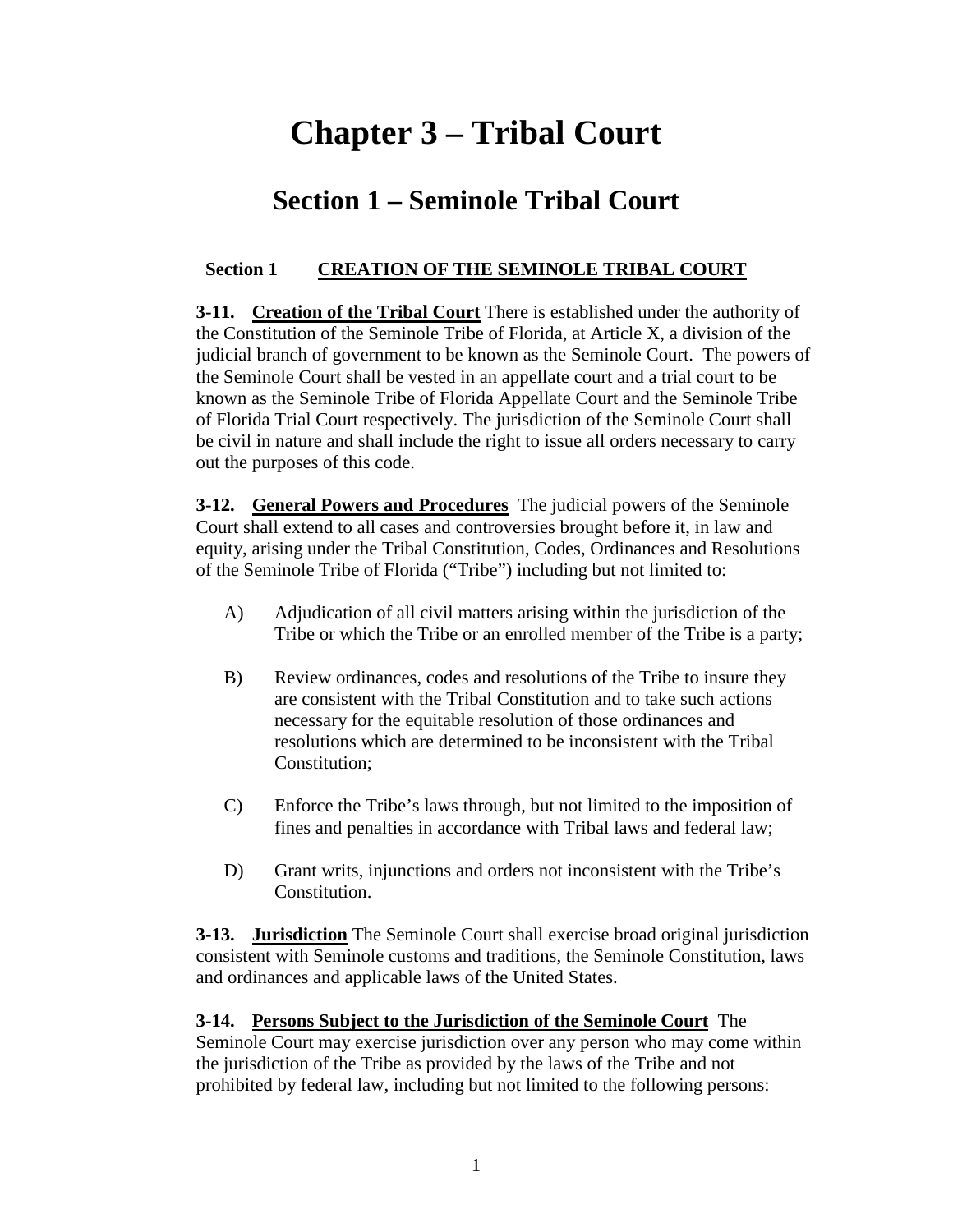- A) Any person who is an enrolled member of the Tribe, or who is eligible for enrollment in the Tribe;
- B) Any person who is an enrolled member of a federally recognized tribe;
- C) Any person or entity who does business within the exterior boundaries of the Tribe including but not limited to corporations, partnerships, limited liability companies, governments and agencies, whether incorporated or not;
- D) Any person who voluntarily submits to the jurisdiction of the Seminole Courts.

#### **Section 2 COURT PERSONNEL**

**3-15. Seminole Tribe of Florida Appellate Court** The Seminole Tribe of Florida Appellate Court shall consist of one (1) Chief Justice, a Judicial Advisor, and two (2) Associate Justices. A number of alternate Justices shall be appointed to handle any absent sitting Justice. The Chief Justice may add to the number of Judicial Advisors available for the Court's needs as necessary.

- A) All Justices shall be selected according to the requirements of the Constitution of the Tribe.
- B) The term of the Justices shall be for eight (8) years, and shall be staggered terms amongst the Justices.
	- 1) The first Chief Justice hired under this Code shall have a term of eight (8) years.
	- 2) The two Associate Justices initially hired under this Code shall have a term of four (4) years and two (2) years respectively.
	- 3) After the initial terms of the first Justices to be hired under this Code, the terms of all the Justices will continue and remain eight (8) years.
- C) Alternate Justices shall be selected according to the requirements of the Constitution of the Tribe. The alternate Justices shall be maintained on a list by the Director of the Administrative Office of the Courts and shall be updated annually.
	- 1) Alternate Justices shall be paid on a per case basis as needed.
	- 2) Alternate Justices may also act in the capacity of an alternate Judge when requested by the Chief Judge.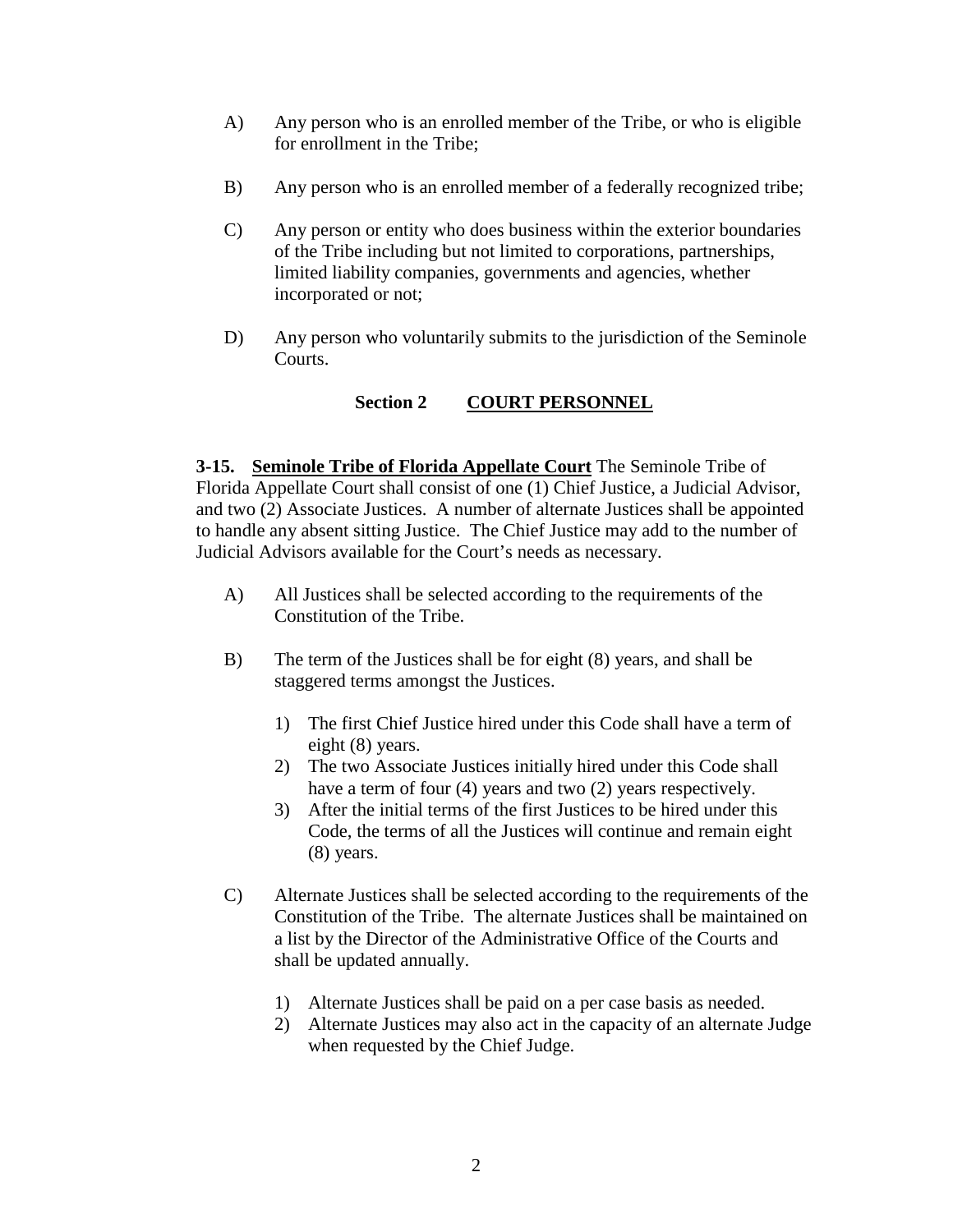- 3) When a Justice or Judge of the Seminole Court is unavailable to preside over a case, the Chief Justice shall select an Alternate Justice to preside over that case.
- 4) Alternate Justices shall be utilized on a rotating basis when possible.
- D) The Justices shall abide by the rules of judicial ethics as set by the Judicial Commission.
- E) The Chief Justice shall be the personnel administrator of the Appellate Court.

**3-16. Seminole Trial Court** The Seminole Trial Court shall consist of one (1) Chief Judge, two (2) Judges, and a Judicial Advisor. The Chief Justice may add to the number of Judicial Advisors available for the Court's needs as necessary.

- A) The Judges shall be selected according to the requirements of the Constitution of the Tribe.
- B) The term of the Judges shall be for six (6) years, and shall be staggered terms amongst the Judges.
	- 1) The first Chief Judge hired under this Code shall have a term of six (6) years.
	- 2) The two Judges initially hired under this Code shall have a term of three (3) years and two (2) years respectively.
	- 3) After the initial terms of the first Judges to be hired under this Code, the terms of all the Judges will continue and remain six (6) years.
- C) The Judges shall abide by the rules of judicial ethics as set by the Judicial Commission.
- D) The Chief Judge shall be the personnel administrator of the Trial Court.

#### **3-17. The Administrative Office of the Seminole Court**

- A) There shall be a Director of the Administrative Office of the Seminole Court who shall be selected by the Chief Justice and the Chief Judge of the Seminole Court. The Director may only be removed by the Chief Justice after consulting with the Judicial Commission.
- B) The Director shall be the administrative officer of the Seminole Court and shall: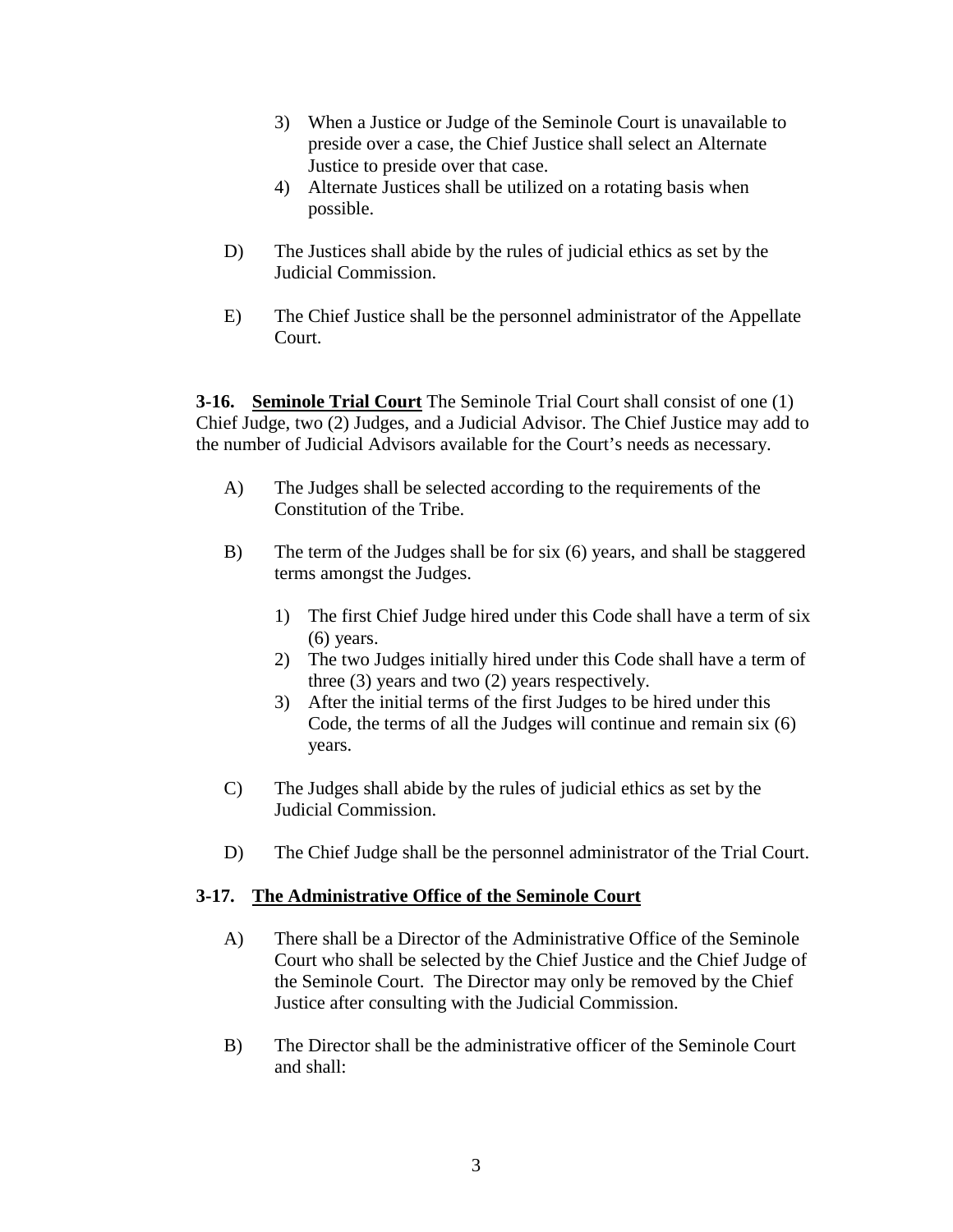- 1) Supervise all administrative matters relating to the Court Clerks and other administrative personnel of the Court;
- 2) Prepare and maintain the budget for the administration of the Seminole Courts in consultation with and approval of the Chief Justice and Chief Judge of the Seminole Court;
- 3) Compile all data necessary for the continued evaluation of the Court process in order to make any necessary recommendations for change;
- 4) Maintain all databases necessary for the efficient tracking and storage of all cases filed with the Court;
- 5) Establish procedures for the collection of all fines, restitutions, assessments and other Court fees as required;
- 6) Ensure compliance with any grants that may be awarded to the Seminole Courts;
- 7) Perform such other duties as the Chief Justice may assign.
- C) The Director shall hire a Clerk of Court. The Clerk of Court shall administer the day to day operation of the Court and such clerks as needed. The duties of the Clerk of Court and the clerks shall be, but not limited to:
	- 1) Maintaining the files of all cases filed with the Court in accordance with the procedures set by the Director of the Administrative Office of the Court;
	- 2) Maintaining all dockets for cases filed in trial and appeals court;
	- 3) Collecting and accounting for all fines and other monies paid to or collected by the Court;
	- 4) Disseminating all summons, notices, subpoenas, warrants, rulings, findings, opinions and orders of the Court;
	- 5) Assisting persons in properly filing documents with the Court; However, no court personnel shall give legal advice nor act on behalf of any person in any action before the Court;
	- 6) Administering oaths, certifying documents and witnessing the execution of documents;
	- 7) Maintaining the security and integrity of all Court documents at all times;
	- 8) Performing other duties as necessary for the efficient operation of the Court.

#### **Section 3 APPEALS**

**3-18. Jurisdiction** The Appellate Court shall have jurisdiction to review final orders and judgments of the Trial Court. On appeal, the record and decision of the Trial Court shall be reviewed for error. The Appellate Court may affirm, modify, or reverse any judgment, decree, or order of the Trial Court; remand the case and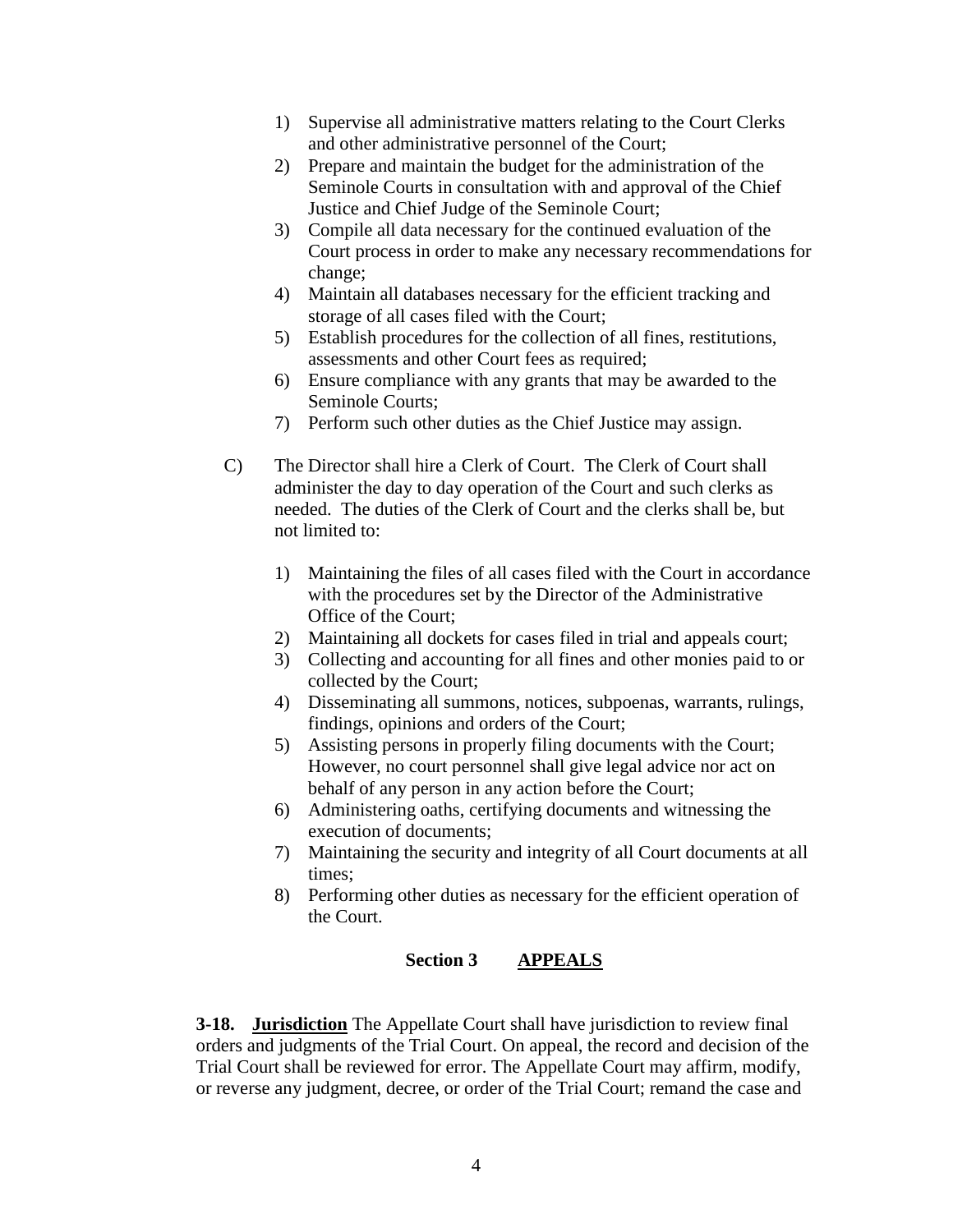order a new trial; direct the entry of an appropriate judgment, decree or order; and require such other action of further proceedings as may be just in the circumstances. A decision must be by majority of the justices hearing the appeal.

**3-19. Right to Appeal** Any party aggrieved by any final order, commitment, or judgment of the Trial Court may appeal.

**3-110. Finality** The decision of the Appellate Court shall be final.

#### **Section 4 RECORDS**

**3-111. Docket** The Court Clerk shall keep a docket which shall include but not be limited to the names of each plaintiff and defendant in any civil proceeding, the type of proceeding, the date of issuance and the return date of any legal order or process issued in the proceeding, the appearance or default of parties summoned, the date and the amount of any judgment, any appeal, and all other proceedings and documents as directed by the Chief Judge. The Court docket shall be available for public inspection, except to the extent that the proceedings and judgment in a matter are sealed by the Court or the case is one that involved children.

**3-112. Copies of Proceedings** Persons may obtain certified copies of court proceedings at their own expense; the seal of the Court Clerk shall be applied to all copies so certified. This paragraph shall not apply to matters under the Seminole Child Welfare Ordinance or records sealed or expunged by the Court.

**3-113. Copies of Laws** The Court shall obtain and maintain copies of all Tribal Ordinances, federal, and state laws and regulations that are deemed by the Court to be necessary, helpful, and proper to secure the rights and privileges of persons subject to the jurisdiction of the Court and its judicial powers and responsibilities. Copies of same shall be available for review by any interested party (ies) to a case or controversy filed with the Court.

**3-114. Records Management** The Clerk of Court shall be responsible for maintaining the security and integrity of all Court documents at all times. Only the policies and procedures of the Administrative Office of the Courts shall apply to the retention and dissemination of any Court document.

#### **Section 5 ATTORNEYS AND LAY ADVOCATE ADMISSION TO PRACTICE**

**3-115. Right to Representation** Any party may, but need not, be represented by the attorney or lay advocate of it's choice, except as prohibited by Tribal law. The cost for legal representation shall be the responsibility of the party. All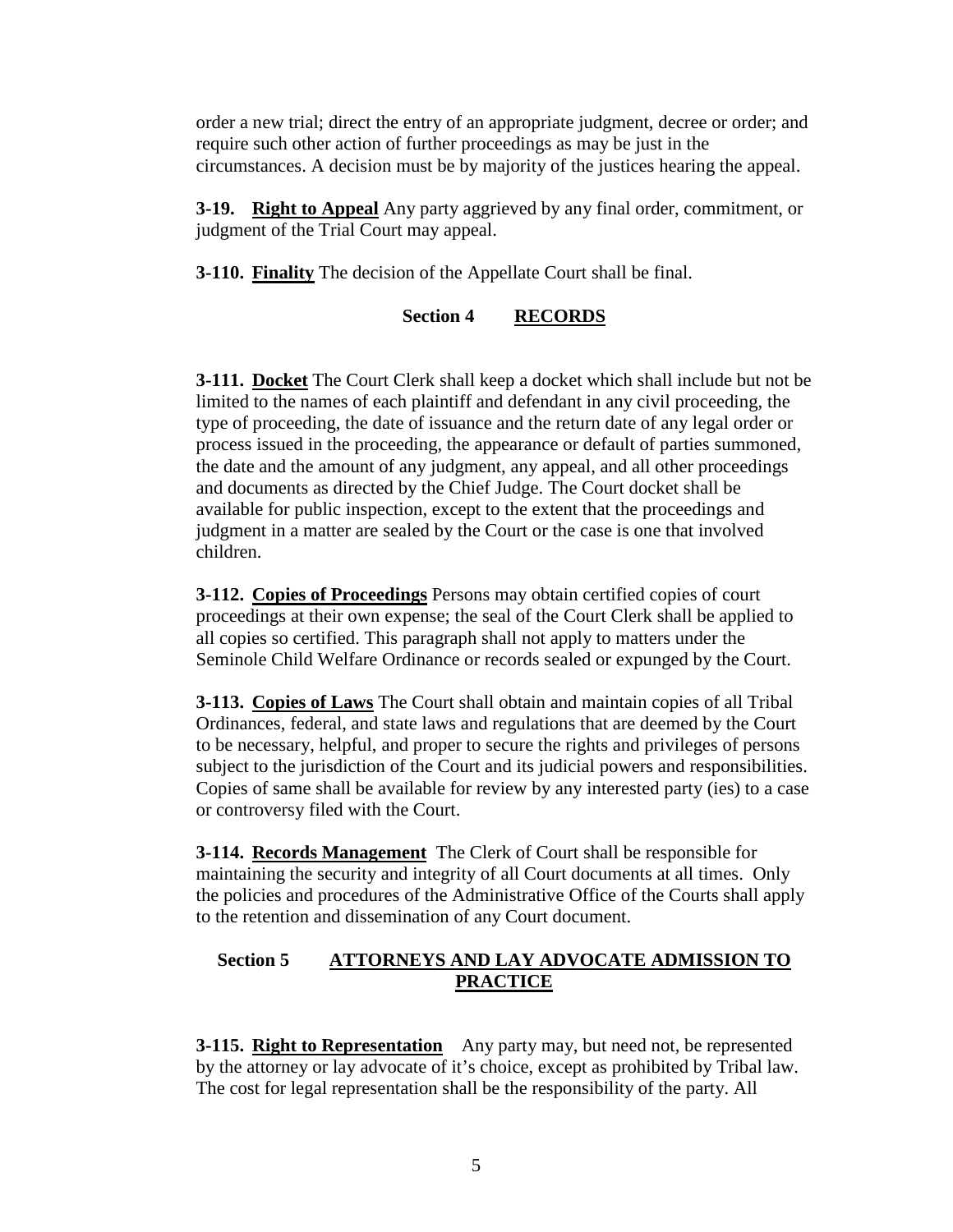attorneys and lay advocates must meet the requirements for admission to the Seminole Courts as set forth in this ordinance.

**3-116. Attorney Admission** Any attorney wishing to practice before the Seminole Court shall submit an application, along with a filing fee as set by the Director of the Administrative Office of the Courts, to the Clerk of Court with the following information:

- A) Proof of admission to any state or federal court;
- B) An affidavit stating that he or she is in good standing with all Courts in which he or she is admitted. If an attorney is not in good standing with any Court in which the attorney is admitted then an explanation shall be attached detailing the facts;
- C) Acknowledgment that the attorney is aware of and has knowledge of the Seminole Court rules of procedures and all relevant Tribal laws, customs and traditions.

**3-117.** Lay Advocates An individual may represent a Party in an action before the Seminole Courts upon approval of the Chief Judge, or Chief Justice if representation in the Appellate Court is requested. The following information must be provided unless the Chief Judge or Justice determines an exception is warranted in the interest of justice:

- A) That the individual is at least twenty-one (21) years of age;
- B) Possesses at least a high school diploma or GED Certificate;
- C) Possesses good communication skills, both written and verbal and has the ability to express his/her position clearly and concisely;
- D) Has legal or law-related work experience including but not limited to experience and practice before Tribal Courts;
- E) Knows and understands Tribal traditions and customs;
- F) Has the knowledge and understanding of the Tribal Constitution, Tribal Code, Tribal Court Rules and Procedures, Evidentiary Rules, and the Indian Civil Rights Act;
- G) Has the ability to perform legal research;
- H) Possesses good character and moral fitness to represent clients, including supporting affidavits from at least two people familiar with the applicant's integrity, honesty, moral character, judgment, courtesy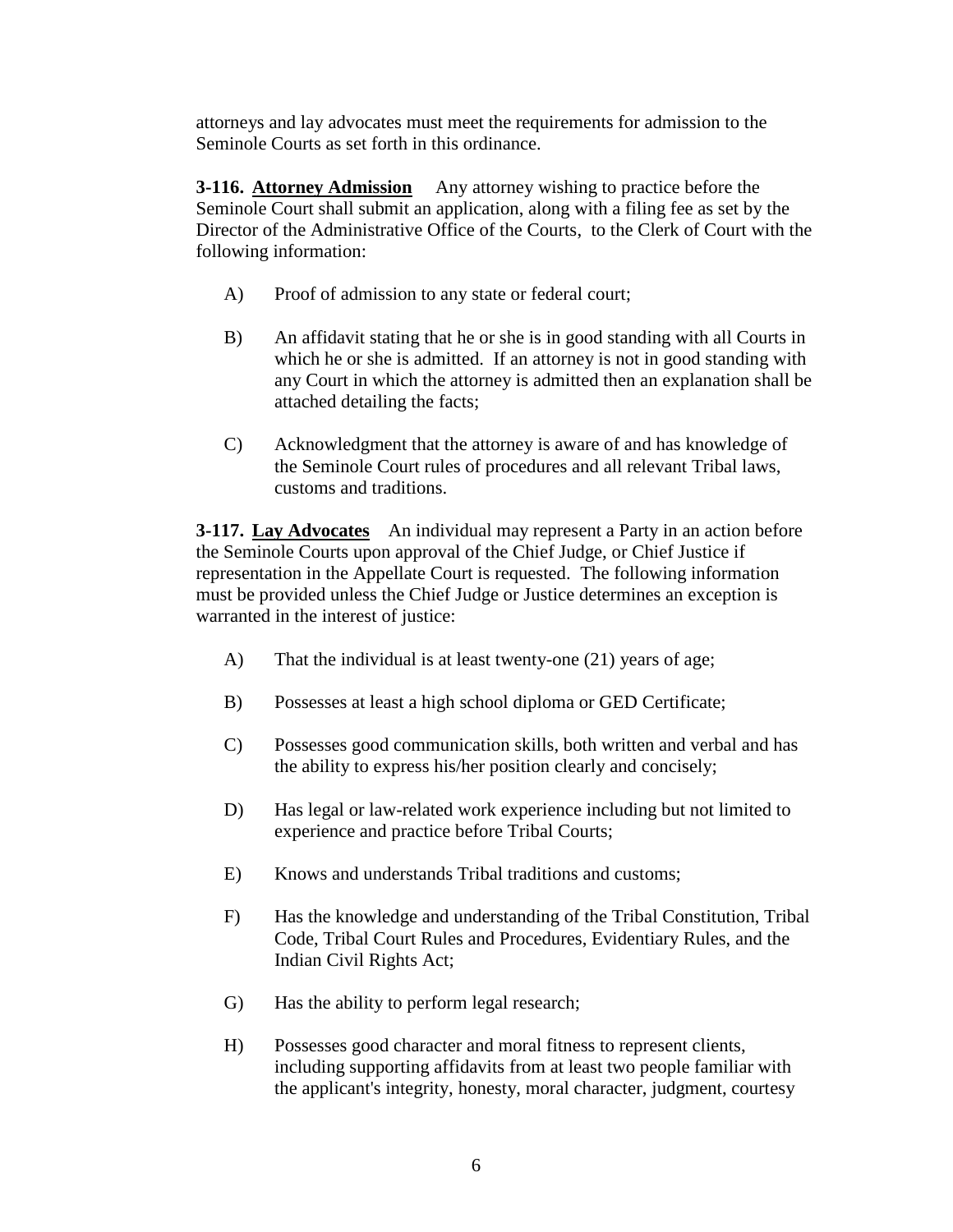and self-reliance as well as providing background information and permission to contact other references in the Court's discretion.

#### **3-118. Approval or Disapproval of Application for Admission to Practice**

- A) After all the required documents and fees have been submitted to the Court, the Chief Judge or Justice shall make a determination on the approval of the application. After an application is approved, the applicant shall be provided with a Certificate of Admission to Practice from the Court.
- B) An applicant for admission to practice shall respond to any additional requests for information or documentation from the Court within twenty (20) days of the date of said request.
- C) An applicant who is denied admission to practice shall receive written notice of the basis for the denial and the applicant may then submit a response within twenty (20) days of the date of said notice. The Court will then review the application materials, the basis for denial, and the applicant's response, and then notify the applicant in writing of the subsequent decision. Also, in the Court's discretion, a hearing may be held to elicit testimony bearing on the basis for the denial prior to making such decision. There is no further appeal in the admission procedure.
- D) A denial for Admission to Practice may include, but is not limited to the following:
	- 1) Failure to meet the admission requirements set forth herein;
	- 2) Refusal to furnish available information or answer questions relating to the applicant's qualifications for Admission to Practice;
	- 3) Knowingly making a false statement of a material fact or failure to disclose a fact necessary to correct a misapprehension or misrepresentation in connection with his/her application; or knowingly omitting a material fact necessary for a complete application.
	- 4) Is the subject of disciplinary action as an attorney in the jurisdiction for the State in which the attorney is so licensed.

#### **3-119. Attorney and Lay Advocate Conduct**

A) While admitted to practice in the Seminole Court, attorneys shall abide by the American Bar Association's Model Rules of Professional Conduct as adopted by the Seminole Court.